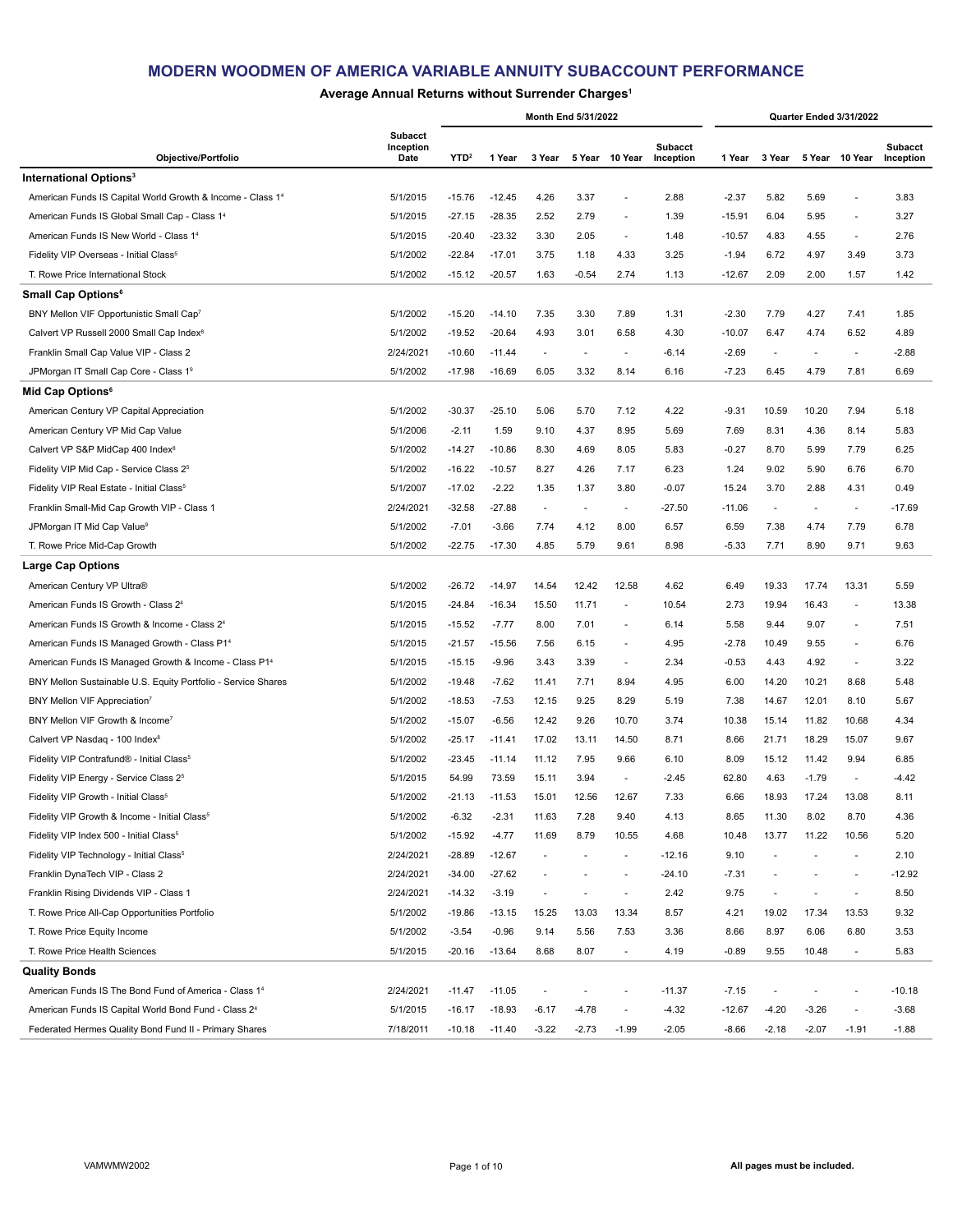### **Average Annual Returns without Surrender Charges1**

|                                                                        |                                     |                  |          | <b>Month End 5/31/2022</b> |         |                          |                                                                                                                                                                                                                                            |         |                          | Quarter Ended 3/31/2022 |                          |                             |
|------------------------------------------------------------------------|-------------------------------------|------------------|----------|----------------------------|---------|--------------------------|--------------------------------------------------------------------------------------------------------------------------------------------------------------------------------------------------------------------------------------------|---------|--------------------------|-------------------------|--------------------------|-----------------------------|
| Objective/Portfolio                                                    | <b>Subacct</b><br>Inception<br>Date | YTD <sup>2</sup> | 1 Year   | 3 Year                     | 5 Year  | 10 Year                  | Subacct<br>Inception                                                                                                                                                                                                                       | 1 Year  | 3 Year                   |                         | 5 Year 10 Year           | <b>Subacct</b><br>Inception |
| <b>High Yield Bonds</b>                                                |                                     |                  |          |                            |         |                          |                                                                                                                                                                                                                                            |         |                          |                         |                          |                             |
| Fidelity VIP High Income - Service Class 2 <sup>5</sup>                | 5/1/2002                            | $-10.61$         | $-8.84$  | $-2.62$                    | $-2.22$ | $-0.34$                  | 2.89                                                                                                                                                                                                                                       | $-4.58$ | $-1.49$                  | $-1.17$                 | $-0.09$                  | 3.11                        |
| Fidelity VIP Strategic Income Portfolio - Service Class 2 <sup>5</sup> | 2/24/2021                           | $-11.45$         | $-10.33$ | ۰                          |         | $\overline{\phantom{a}}$ | $-10.36$                                                                                                                                                                                                                                   | $-5.77$ | $\overline{\phantom{a}}$ |                         | $\overline{\phantom{a}}$ | $-8.79$                     |
| Franklin Strategic Income VIP - Class 2                                | 2/24/2021                           | $-11.48$         | $-11.13$ |                            |         | $\overline{a}$           | $-11.01$                                                                                                                                                                                                                                   | $-6.66$ |                          |                         |                          | $-9.67$                     |
| <b>Cash Equivalent Option</b>                                          |                                     |                  |          |                            |         |                          |                                                                                                                                                                                                                                            |         |                          |                         |                          |                             |
| Federated Hermes Government Money Fund II - Service Shares 10,11       | 5/1/2002                            | $-3.55$          | $-4.34$  | $-4.11$                    | $-3.92$ | $-4.74$                  | $-4.95$                                                                                                                                                                                                                                    | $-4.34$ | $-4.01$                  | $-3.92$                 | $-4.74$                  | $-4.98$                     |
| 7-Day Current Yield: -1.24%                                            |                                     |                  |          |                            |         |                          | An investment in the Federated Government Money Fund II subaccount is neither insured nor guaranteed by the Federal<br>Deposit Insurance Corporation or any government agency. Although the subaccount seeks to preserve the value of your |         |                          |                         |                          |                             |
| 7-Day SEC Effective Yield: -1.24%                                      |                                     |                  |          |                            |         |                          | investment at \$1.00 per share, it is possible to lose money by investing in the subaccount                                                                                                                                                |         |                          |                         |                          |                             |
|                                                                        |                                     |                  |          |                            |         |                          |                                                                                                                                                                                                                                            |         |                          |                         |                          |                             |
| <b>Balanced Options</b>                                                |                                     |                  |          |                            |         |                          |                                                                                                                                                                                                                                            |         |                          |                         |                          |                             |

| American Funds IS Asset Allocation - Class 2 <sup>4</sup>       | 2/24/2021 | $-12.95$ | $-9.13$  |      |      |                | $-5.90$ | 0.45    | ٠              |      |        | $-2.08$ |
|-----------------------------------------------------------------|-----------|----------|----------|------|------|----------------|---------|---------|----------------|------|--------|---------|
| American Funds IS Capital Income Builder - Class 1 <sup>4</sup> | 5/1/2015  | $-6.97$  | $-3.45$  | 4.45 | 1.38 | $\overline{a}$ | 0.54    | 3.15    | 4.11           | 2.47 | $\sim$ | 0.85    |
| Federated Hermes Managed Volatility Fund II - Primary Shares    | 5/1/2002  | $-12.99$ | $-6.45$  | 2.46 | 0.94 | 2.83           | 2.88    | 1.79    | 2.91           | 2.12 | 2.45   | 3.12    |
| Fidelity VIP Balanced - Service Class 2 <sup>5</sup>            | 2/24/2021 | $-15.54$ | $-9.34$  | ٠    |      |                | $-6.66$ | 2.79    | ٠              |      |        | $-0.20$ |
| Franklin Income VIP - Class 2                                   | 2/24/2021 | $-4.94$  | $-0.51$  | ٠    |      |                | 1.47    | 6.16    | $\overline{a}$ |      |        | 4.61    |
| T. Rowe Price Moderate Allocation Portfolio                     | 5/1/2002  | $-16.06$ | $-14.26$ | 2.23 | 1.72 | 3.93           | 3.02    | $-4.10$ | 4.14           | 3.88 | 3.84   | 3.44    |
| <b>Life Cycle Options</b>                                       |           |          |          |      |      |                |         |         |                |      |        |         |
| Fidelity VIP Freedom 2015 - Initial Class <sup>5</sup>          | 5/1/2006  | $-13.41$ | $-11.46$ | 1.92 | 1.27 | 2.74           | 1.29    | $-4.06$ | 3.44           | 2.81 | 2.68   | 1.61    |
| Fidelity VIP Freedom 2020 - Initial Class <sup>5</sup>          | 5/1/2006  | $-14.21$ | $-11.89$ | 2.90 | 1.92 | 3.47           | 1.78    | $-3.51$ | 4.53           | 3.65 | 3.38   | 2.15    |
| Fidelity VIP Freedom 2025 - Initial Class <sup>5</sup>          | 5/1/2006  | $-14.80$ | $-12.16$ | 3.68 | 2.47 | 4.46           | 2.34    | $-3.05$ | 5.37           | 4.32 | 4.26   | 2.73    |
| Fidelity VIP Freedom 2030 - Initial Class <sup>5</sup>          | 5/1/2006  | $-15.27$ | $-12.40$ | 4.72 | 3.26 | 5.26           | 2.45    | $-2.61$ | 6.35           | 5.27 | 5.03   | 2.87    |
| Fidelity VIP Freedom 2035 - Initial Class <sup>5</sup>          | 5/1/2015  | $-16.03$ | $-12.64$ | 6.37 | 4.29 | ٠              | 3.44    | $-1.45$ | 8.03           | 6.50 | ٠      | 4.52    |
| Fidelity VIP Freedom 2040 - Initial Class <sup>5</sup>          | 5/1/2015  | $-16.52$ | $-12.64$ | 7.44 | 4.85 | $\sim$         | 3.84    | $-0.56$ | 9.12           | 7.14 | $\sim$ | 4.98    |
| Fidelity VIP Freedom 2045 - Initial Class <sup>5</sup>          | 5/1/2015  | $-16.55$ | $-12.70$ | 7.43 | 4.84 | $\sim$         | 3.83    | $-0.57$ | 9.13           | 7.14 | ٠      | 4.97    |
| Fidelity VIP Freedom 2050 - Initial Class <sup>5</sup>          | 5/1/2015  | $-16.56$ | $-12.69$ | 7.42 | 4.82 | $\sim$         | 3.82    | $-0.56$ | 9.14           | 7.14 | ٠      | 4.97    |
| Fidelity VIP Freedom 2055 - Initial Class <sup>5</sup>          | 2/24/2021 | $-16.57$ | $-12.70$ |      |      | $\sim$         | $-8.56$ | $-0.54$ |                |      |        | $-3.87$ |
| Fidelity VIP Freedom 2060 - Initial Class <sup>5</sup>          | 2/24/2021 | $-16.50$ | $-12.68$ |      |      |                | $-8.49$ | $-0.55$ |                |      |        | $-3.81$ |
| Fidelity VIP Freedom 2065 - Initial Class <sup>5</sup>          | 2/24/2021 | $-16.55$ | $-12.66$ |      |      |                | $-8.51$ | $-0.52$ |                |      |        | $-3.80$ |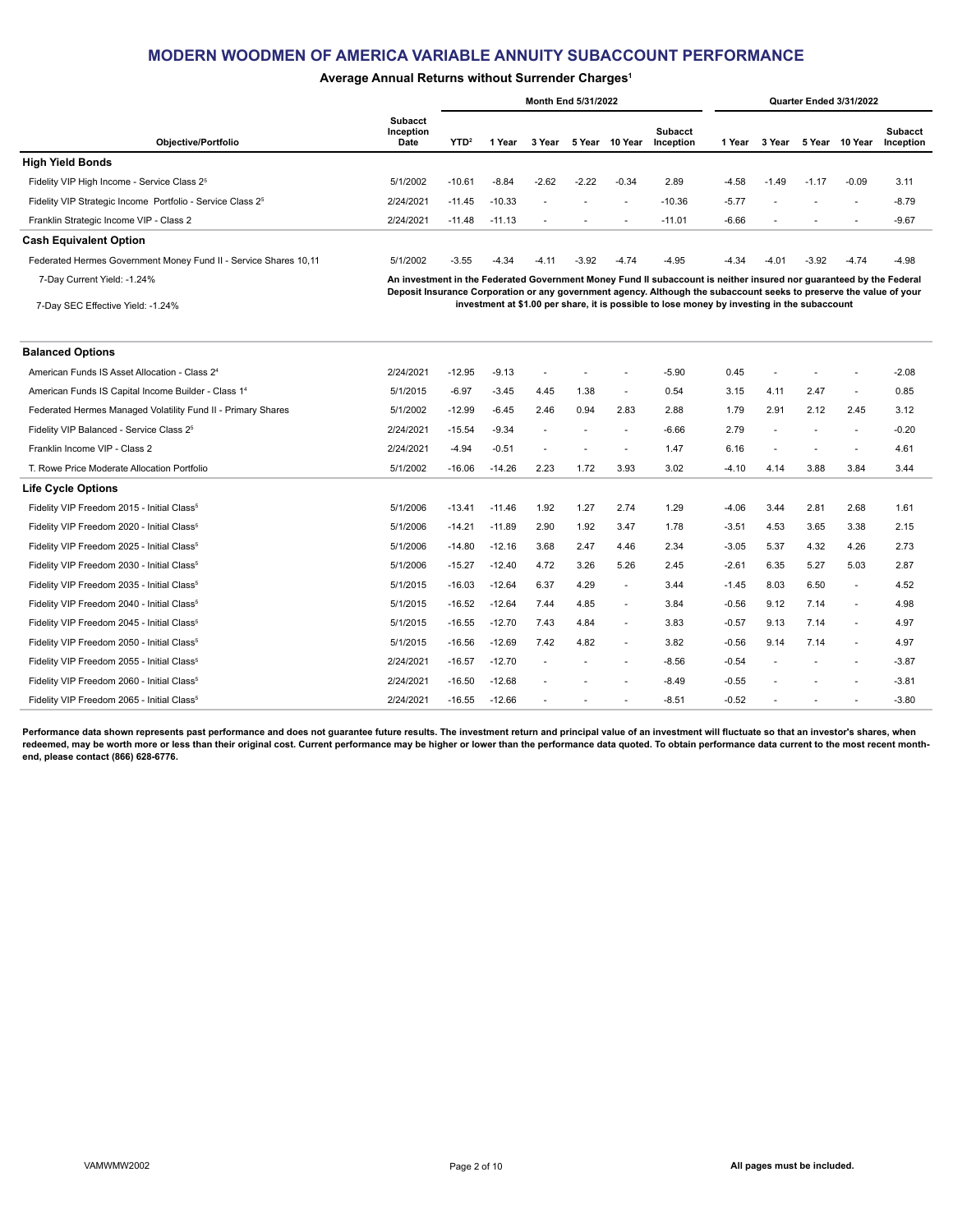## **Average Annual Returns with Surrender Charges10**

|                                                               |                                     |                  |          |                          | Month End 5/31/2022      |                          |                             |          |                          |                          | Quarter Ended 3/31/2022  |                             |
|---------------------------------------------------------------|-------------------------------------|------------------|----------|--------------------------|--------------------------|--------------------------|-----------------------------|----------|--------------------------|--------------------------|--------------------------|-----------------------------|
| Objective/Portfolio                                           | <b>Subacct</b><br>Inception<br>Date | YTD <sup>2</sup> | 1 Year   | 3 Year                   |                          | 5 Year 10 Year           | <b>Subacct</b><br>Inception | 1 Year   | 3 Year                   |                          | 5 Year 10 Year           | <b>Subacct</b><br>Inception |
| International Options <sup>3</sup>                            |                                     |                  |          |                          |                          |                          |                             |          |                          |                          |                          |                             |
| American Funds IS Capital World Growth & Income - Class 14    | 5/1/2015                            | $-21.72$         | $-18.68$ | 2.37                     | 2.62                     | ÷,                       | 2.74                        | $-9.40$  | 3.88                     | 4.92                     | ÷,                       | 3.56                        |
| American Funds IS Global Small Cap - Class 14                 | 5/1/2015                            | $-32.21$         | $-33.31$ | 0.72                     | 2.07                     | $\overline{a}$           | 1.27                        | $-21.86$ | 4.13                     | 5.19                     | ÷,                       | 3.01                        |
| American Funds IS New World - Class 1 <sup>4</sup>            | 5/1/2015                            | $-26.00$         | $-28.68$ | 1.46                     | 1.33                     | $\overline{\phantom{a}}$ | 1.35                        | $-16.95$ | 2.93                     | 3.80                     | $\blacksquare$           | 2.50                        |
| Fidelity VIP Overseas - Initial Class <sup>5</sup>            | 5/1/2002                            | $-28.24$         | $-22.87$ | 1.88                     | 0.46                     | 4.33                     | 3.25                        | $-9.01$  | 4.76                     | 4.20                     | 3.49                     | 3.73                        |
| T. Rowe Price International Stock                             | 5/1/2002                            | $-21.14$         | $-26.15$ | $-0.18$                  | $-1.25$                  | 2.74                     | 1.13                        | $-18.88$ | 0.24                     | 1.26                     | 1.57                     | 1.42                        |
| Small Cap Options <sup>6</sup>                                |                                     |                  |          |                          |                          |                          |                             |          |                          |                          |                          |                             |
| BNY Mellon VIF Opportunistic Small Cap7                       | 5/1/2002                            | $-21.21$         | $-20.19$ | 5.41                     | 2.55                     | 7.89                     | 1.31                        | $-9.34$  | 5.82                     | 3.50                     | 7.41                     | 1.85                        |
| Calvert VP Russell 2000 Small Cap Index <sup>8</sup>          | 5/1/2002                            | $-25.18$         | $-26.21$ | 3.05                     | 2.28                     | 6.58                     | 4.30                        | $-16.49$ | 4.54                     | 3.98                     | 6.52                     | 4.89                        |
| Franklin Small Cap Value VIP - Class 2                        | 2/24/2021                           | $-16.97$         | $-17.75$ | $\overline{\phantom{a}}$ | $\blacksquare$           | $\overline{\phantom{a}}$ | $-10.83$                    | $-9.70$  | $\overline{\phantom{a}}$ | $\sim$                   | $\blacksquare$           | $-8.48$                     |
| JPMorgan IT Small Cap Core - Class 19                         | 5/1/2002                            | $-23.76$         | $-22.58$ | 4.14                     | 2.58                     | 8.14                     | 6.16                        | $-13.88$ | 4.50                     | 4.02                     | 7.81                     | 6.69                        |
| Mid Cap Options <sup>6</sup>                                  |                                     |                  |          |                          |                          |                          |                             |          |                          |                          |                          |                             |
| American Century VP Capital Appreciation                      | 5/1/2002                            | $-35.17$         | $-30.32$ | 3.19                     | 4.95                     | 7.12                     | 4.22                        | $-15.79$ | 8.58                     | 9.40                     | 7.94                     | 5.18                        |
| American Century VP Mid Cap Value                             | 5/1/2006                            | $-9.17$          | $-5.76$  | 7.09                     | 3.60                     | 8.95                     | 5.69                        | $-0.15$  | 6.30                     | 3.59                     | 8.14                     | 5.83                        |
| Calvert VP S&P MidCap 400 Index <sup>8</sup>                  | 5/1/2002                            | $-20.35$         | $-17.22$ | 6.33                     | 3.94                     | 8.05                     | 5.83                        | $-7.47$  | 6.70                     | 5.22                     | 7.79                     | 6.25                        |
| Fidelity VIP Mid Cap - Service Class 2 <sup>5</sup>           | 5/1/2002                            | $-22.15$         | $-16.95$ | 6.31                     | 3.50                     | 7.17                     | 6.23                        | $-6.08$  | 7.01                     | 5.12                     | 6.76                     | 6.70                        |
| Fidelity VIP Real Estate - Initial Class <sup>5</sup>         | 5/1/2007                            | $-22.88$         | $-9.27$  | $-0.51$                  | 0.63                     | 3.80                     | $-0.07$                     | 6.80     | 1.77                     | 2.11                     | 4.31                     | 0.49                        |
| Franklin Small-Mid Cap Growth VIP - Class 1                   | 2/24/2021                           | $-37.20$         | $-32.87$ | $\overline{\phantom{a}}$ | $\blacksquare$           | $\overline{\phantom{a}}$ | $-31.08$                    | $-17.40$ | $\overline{\phantom{a}}$ | $\overline{\phantom{a}}$ | $\overline{\phantom{a}}$ | $-22.46$                    |
| JPMorgan IT Mid Cap Value <sup>9</sup>                        | 5/1/2002                            | $-13.67$         | $-10.59$ | 5.77                     | 3.36                     | 8.00                     | 6.57                        | $-1.16$  | 5.39                     | 3.97                     | 7.79                     | 6.78                        |
| T. Rowe Price Mid-Cap Growth                                  | 5/1/2002                            | $-28.16$         | $-23.14$ | 2.96                     | 5.03                     | 9.61                     | 8.98                        | $-12.13$ | 5.74                     | 8.10                     | 9.71                     | 9.63                        |
| <b>Large Cap Options</b>                                      |                                     |                  |          |                          |                          |                          |                             |          |                          |                          |                          |                             |
| American Century VP Ultra®                                    | 5/1/2002                            | $-31.81$         | $-20.99$ | 12.48                    | 11.61                    | 12.58                    | 4.62                        | $-1.26$  | 17.12                    | 16.87                    | 13.31                    | 5.59                        |
| American Funds IS Growth - Class 24                           | 5/1/2015                            | $-30.08$         | $-22.25$ | 13.42                    | 10.91                    | $\overline{\phantom{a}}$ | 10.40                       | $-4.71$  | 17.73                    | 15.57                    | $\blacksquare$           | 13.08                       |
| American Funds IS Growth & Income - Class 24                  | 5/1/2015                            | $-21.50$         | $-14.37$ | 6.03                     | 6.23                     | ٠                        | 6.00                        | $-2.09$  | 7.41                     | 8.26                     | $\overline{a}$           | 7.22                        |
| American Funds IS Managed Growth - Class P14                  | 5/1/2015                            | $-27.06$         | $-21.54$ | 5.62                     | 5.39                     | $\overline{\phantom{a}}$ | 4.81                        | $-9.78$  | 8.47                     | 8.75                     | $\overline{\phantom{a}}$ | 6.48                        |
| American Funds IS Managed Growth & Income - Class P14         | 5/1/2015                            | $-21.16$         | $-16.39$ | 1.55                     | 2.64                     | $\overline{\phantom{a}}$ | 2.20                        | $-7.71$  | 2.51                     | 4.15                     | $\overline{a}$           | 2.95                        |
| BNY Mellon Sustainable U.S. Equity Portfolio - Service Shares | 5/1/2002                            | $-25.15$         | $-14.23$ | 9.38                     | 6.93                     | 8.94                     | 4.95                        | $-1.70$  | 12.08                    | 9.40                     | 8.68                     | 5.48                        |
| BNY Mellon VIF Appreciation7                                  | 5/1/2002                            | $-24.27$         | $-14.15$ | 10.11                    | 8.45                     | 8.29                     | 5.19                        | $-0.44$  | 12.55                    | 11.19                    | 8.10                     | 5.67                        |
| BNY Mellon VIF Growth & Income <sup>7</sup>                   | 5/1/2002                            | $-21.08$         | $-13.26$ | 10.36                    | 8.46                     | 10.70                    | 3.74                        | 2.33     | 13.00                    | 11.00                    | 10.68                    | 4.34                        |
| Calvert VP Nasdaq - 100 Index <sup>8</sup>                    | 5/1/2002                            | $-30.38$         | $-17.72$ | 14.89                    | 12.29                    | 14.50                    | 8.71                        | 0.74     | 19.45                    | 17.41                    | 15.07                    | 9.67                        |
| Fidelity VIP Contrafund® - Initial Class <sup>5</sup>         | 5/1/2002                            | $-28.80$         | $-17.48$ | 9.11                     | 7.17                     | 9.66                     | 6.10                        | 0.22     | 12.98                    | 10.60                    | 9.94                     | 6.85                        |
| Fidelity VIP Energy - Service Class 2 <sup>5</sup>            | 5/1/2015                            | 43.37            | 60.48    | 12.89                    | 3.15                     | ٠                        | $-2.57$                     | 50.55    | 2.62                     | $-2.54$                  | $\blacksquare$           | $-4.68$                     |
| Fidelity VIP Growth - Initial Class <sup>5</sup>              | 5/1/2002                            | $-26.66$         | $-17.83$ | 12.92                    | 11.75                    | 12.67                    | 7.33                        | $-1.10$  | 16.73                    | 16.37                    | 13.08                    | 8.11                        |
| Fidelity VIP Growth & Income - Initial Class <sup>5</sup>     | 5/1/2002                            | $-13.04$         | $-9.35$  | 9.58                     | 6.50                     | 9.40                     | 4.13                        | 0.74     | 9.24                     | 7.22                     | 8.70                     | 4.36                        |
| Fidelity VIP Index 500 - Initial Class <sup>5</sup>           | 5/1/2002                            | -21.87           | $-11.61$ | 9.65                     | 8.00                     | 10.55                    | 4.68                        | 2.42     | 11.65                    | 10.40                    | 10.56                    | 5.20                        |
| Fidelity VIP Technology - Initial Class <sup>5</sup>          | 2/24/2021                           | $-33.80$         | $-18.88$ | $\overline{\phantom{a}}$ | $\overline{\phantom{a}}$ | $\overline{\phantom{a}}$ | $-16.50$                    | 1.14     | $\overline{\phantom{a}}$ |                          | $\blacksquare$           | $-3.81$                     |
| Franklin DynaTech VIP - Class 2                               | 2/24/2021                           | $-38.50$         | $-32.63$ |                          | $\overline{a}$           | $\overline{\phantom{a}}$ | $-27.84$                    | $-13.95$ | $\overline{\phantom{a}}$ |                          | $\blacksquare$           | $-17.96$                    |
| Franklin Rising Dividends VIP - Class 1                       | 2/24/2021                           | $-20.40$         | $-10.16$ | $\overline{\phantom{a}}$ | $\overline{\phantom{a}}$ | $\blacksquare$           | $-2.72$                     | 1.75     | $\overline{\phantom{a}}$ | $\overline{\phantom{a}}$ | $\blacksquare$           | 2.21                        |
| T. Rowe Price All-Cap Opportunities Portfolio                 | 5/1/2002                            | $-25.50$         | $-19.32$ | 13.16                    | 12.21                    | 13.34                    | 8.57                        | $-3.35$  | 16.82                    | 16.48                    | 13.53                    | 9.32                        |
| T. Rowe Price Equity Income                                   | 5/1/2002                            | $-10.48$         | $-8.11$  | 7.13                     | 4.79                     | 7.53                     | 3.36                        | 0.74     | 6.95                     | 5.28                     | 6.80                     | 3.53                        |
| T. Rowe Price Health Sciences                                 | 5/1/2015                            | $-25.77$         | $-19.77$ | 6.71                     | 7.29                     | $\overline{\phantom{a}}$ | 4.06                        | $-8.04$  | 7.54                     | 9.67                     | $\blacksquare$           | 5.56                        |
| Quality Bonds                                                 |                                     |                  |          |                          |                          |                          |                             |          |                          |                          |                          |                             |
| American Funds IS The Bond Fund of America - Class 14         | 2/24/2021                           | $-17.78$         | $-17.39$ | $\overline{\phantom{a}}$ | ٠                        | $\overline{a}$           | $-15.80$                    | $-13.80$ | $\overline{\phantom{a}}$ |                          | ÷,                       | $-15.35$                    |
| American Funds IS Capital World Bond Fund - Class 24          | 5/1/2015                            | $-22.10$         | $-24.64$ | $-7.86$                  | $-5.46$                  |                          | $-4.44$                     | $-18.88$ | $-5.93$                  | $-3.96$                  |                          | $-3.93$                     |
| Federated Hermes Quality Bond Fund II - Primary Shares        | 7/18/2011                           | $-16.59$         | $-17.71$ | -4.98                    | $-3.43$                  | $-1.99$                  | $-2.05$                     | $-15.19$ | $-3.96$                  | $-2.79$                  | $-1.91$                  | $-1.88$                     |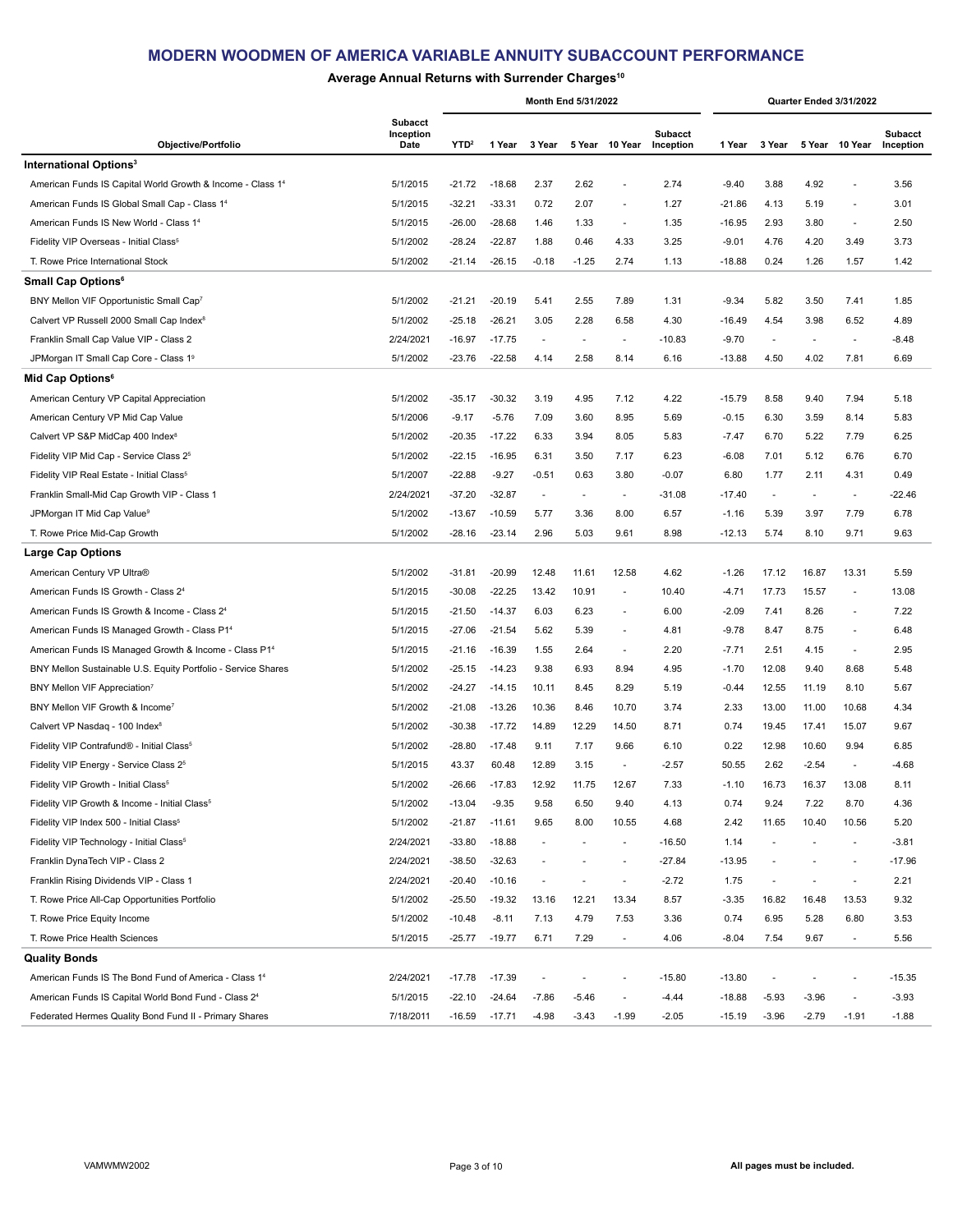### **Average Annual Returns with Surrender Charges10**

|                                                                        | <b>Month End 5/31/2022</b>          |                  |          |         |                |         |                             |          |         |                          | Quarter Ended 3/31/2022  |                      |
|------------------------------------------------------------------------|-------------------------------------|------------------|----------|---------|----------------|---------|-----------------------------|----------|---------|--------------------------|--------------------------|----------------------|
| Objective/Portfolio                                                    | <b>Subacct</b><br>Inception<br>Date | YTD <sup>2</sup> | Year     | 3 Year  | 5 Year         | 10 Year | <b>Subacct</b><br>Inception | l Year   | 3 Year  | 5 Year                   | 10 Year                  | Subacct<br>Inception |
| <b>High Yield Bonds</b>                                                |                                     |                  |          |         |                |         |                             |          |         |                          |                          |                      |
| Fidelity VIP High Income - Service Class 2 <sup>5</sup>                | 5/1/2002                            | $-16.99$         | $-15.36$ | $-4.39$ | $-2.93$        | $-0.34$ | 2.89                        | $-11.43$ | $-3.29$ | $-1.89$                  | $-0.09$                  | 3.11                 |
| Fidelity VIP Strategic Income Portfolio - Service Class 2 <sup>5</sup> | 2/24/2021                           | $-17.75$         | $-16.73$ |         |                | . .     | $-14.84$                    | $-12.53$ |         |                          | $\overline{\phantom{a}}$ | $-14.04$             |
| Franklin Strategic Income VIP - Class 2                                | 2/24/2021                           | $-17.78$         | $-17.46$ |         | $\overline{a}$ | $\sim$  | $-15.45$                    | $-13.35$ |         | $\overline{\phantom{a}}$ | $\overline{\phantom{a}}$ | $-14.87$             |
| <b>Cash Equivalent Option</b>                                          |                                     |                  |          |         |                |         |                             |          |         |                          |                          |                      |
| Federated Hermes Government Money Fund II - Service Shares 10,11       | 5/1/2002                            | $-10.49$         | $-11.22$ | $-5.86$ | $-4.62$        | $-4.74$ | $-4.95$                     | $-11.21$ | $-5.77$ | $-4.62$                  | $-4.74$                  | $-4.98$              |

**An investment in the Federated Government Money Fund II subaccount is neither insured nor guaranteed by the Federal Deposit Insurance Corporation or any government agency. Although the subaccount seeks to preserve the value of your investment at \$1.00 per share, it is possible to lose money by investing in the subaccount**

| <b>Balanced Options</b>                                         |           |          |          |      |                |                          |          |          |      |      |      |         |
|-----------------------------------------------------------------|-----------|----------|----------|------|----------------|--------------------------|----------|----------|------|------|------|---------|
| American Funds IS Asset Allocation - Class 2 <sup>4</sup>       | 2/24/2021 | $-19.14$ | $-15.62$ | ٠    |                | $\overline{\phantom{a}}$ | $-10.61$ | $-6.81$  |      |      |      | $-7.74$ |
| American Funds IS Capital Income Builder - Class 1 <sup>4</sup> | 5/1/2015  | $-13.64$ | $-10.40$ | 2.54 | 0.64           | ٠                        | 0.41     | $-4.33$  | 2.19 | 1.72 | ٠    | 0.58    |
| Federated Hermes Managed Volatility Fund II - Primary Shares    | 5/1/2002  | $-19.17$ | $-13.16$ | 0.58 | 0.20           | 2.83                     | 2.88     | $-5.58$  | 1.02 | 1.37 | 2.45 | 3.12    |
| Fidelity VIP Balanced - Service Class 2 <sup>5</sup>            | 2/24/2021 | $-21.52$ | $-15.82$ | ٠    | $\blacksquare$ |                          | $-11.32$ | $-4.66$  | ٠    |      | ٠    | $-5.97$ |
| Franklin Income VIP - Class 2                                   | 2/24/2021 | $-11.77$ | $-7.69$  | ٠    |                |                          | $-3.63$  | $-1.56$  | ٠    |      |      | $-1.44$ |
| T. Rowe Price Moderate Allocation Portfolio                     | 5/1/2002  | $-22.00$ | $-20.34$ | 0.39 | 0.99           | 3.93                     | 3.02     | $-11.00$ | 2.23 | 3.12 | 3.84 | 3.44    |
| <b>Life Cycle Options</b>                                       |           |          |          |      |                |                          |          |          |      |      |      |         |
| Fidelity VIP Freedom 2015 - Initial Class <sup>5</sup>          | 5/1/2006  | $-19.56$ | $-17.77$ | 0.07 | 0.53           | 2.74                     | 1.29     | $-10.95$ | 1.54 | 2.06 | 2.68 | 1.61    |
| Fidelity VIP Freedom 2020 - Initial Class <sup>5</sup>          | 5/1/2006  | $-20.30$ | $-18.17$ | 1.03 | 1.19           | 3.47                     | 1.78     | $-10.45$ | 2.61 | 2.89 | 3.38 | 2.15    |
| Fidelity VIP Freedom 2025 - Initial Class <sup>5</sup>          | 5/1/2006  | $-20.84$ | $-18.42$ | 1.81 | 1.73           | 4.46                     | 2.34     | $-10.03$ | 3.43 | 3.55 | 4.26 | 2.73    |
| Fidelity VIP Freedom 2030 - Initial Class <sup>5</sup>          | 5/1/2006  | $-21.27$ | $-18.63$ | 2.82 | 2.51           | 5.26                     | 2.45     | $-9.63$  | 4.40 | 4.50 | 5.03 | 2.87    |
| Fidelity VIP Freedom 2035 - Initial Class <sup>5</sup>          | 5/1/2015  | $-21.97$ | $-18.85$ | 4.45 | 3.54           | ٠                        | 3.31     | $-8.56$  | 6.05 | 5.72 | ٠    | 4.24    |
| Fidelity VIP Freedom 2040 - Initial Class <sup>5</sup>          | 5/1/2015  | $-22.42$ | $-18.85$ | 5.50 | 4.09           | $\sim$                   | 3.71     | $-7.74$  | 7.11 | 6.36 | ٠    | 4.70    |
| Fidelity VIP Freedom 2045 - Initial Class <sup>5</sup>          | 5/1/2015  | $-22.45$ | $-18.90$ | 5.48 | 4.08           | $\sim$                   | 3.70     | $-7.75$  | 7.12 | 6.35 | ٠    | 4.70    |
| Fidelity VIP Freedom 2050 - Initial Class <sup>5</sup>          | 5/1/2015  | $-22.46$ | $-18.90$ | 5.47 | 4.07           | $\sim$                   | 3.68     | $-7.74$  | 7.13 | 6.35 | ٠    | 4.69    |
| Fidelity VIP Freedom 2055 - Initial Class <sup>5</sup>          | 2/24/2021 | $-22.46$ | $-18.91$ |      |                | $\sim$                   | $-13.12$ | $-7.72$  |      |      | ٠    | $-9.43$ |
| Fidelity VIP Freedom 2060 - Initial Class <sup>5</sup>          | 2/24/2021 | $-22.41$ | $-18.89$ |      |                | ۰.                       | $-13.06$ | $-7.73$  |      |      | ٠    | $-9.37$ |
| Fidelity VIP Freedom 2065 - Initial Class <sup>5</sup>          | 2/24/2021 | $-22.45$ | $-18.88$ |      |                |                          | $-13.07$ | $-7.71$  |      |      |      | $-9.36$ |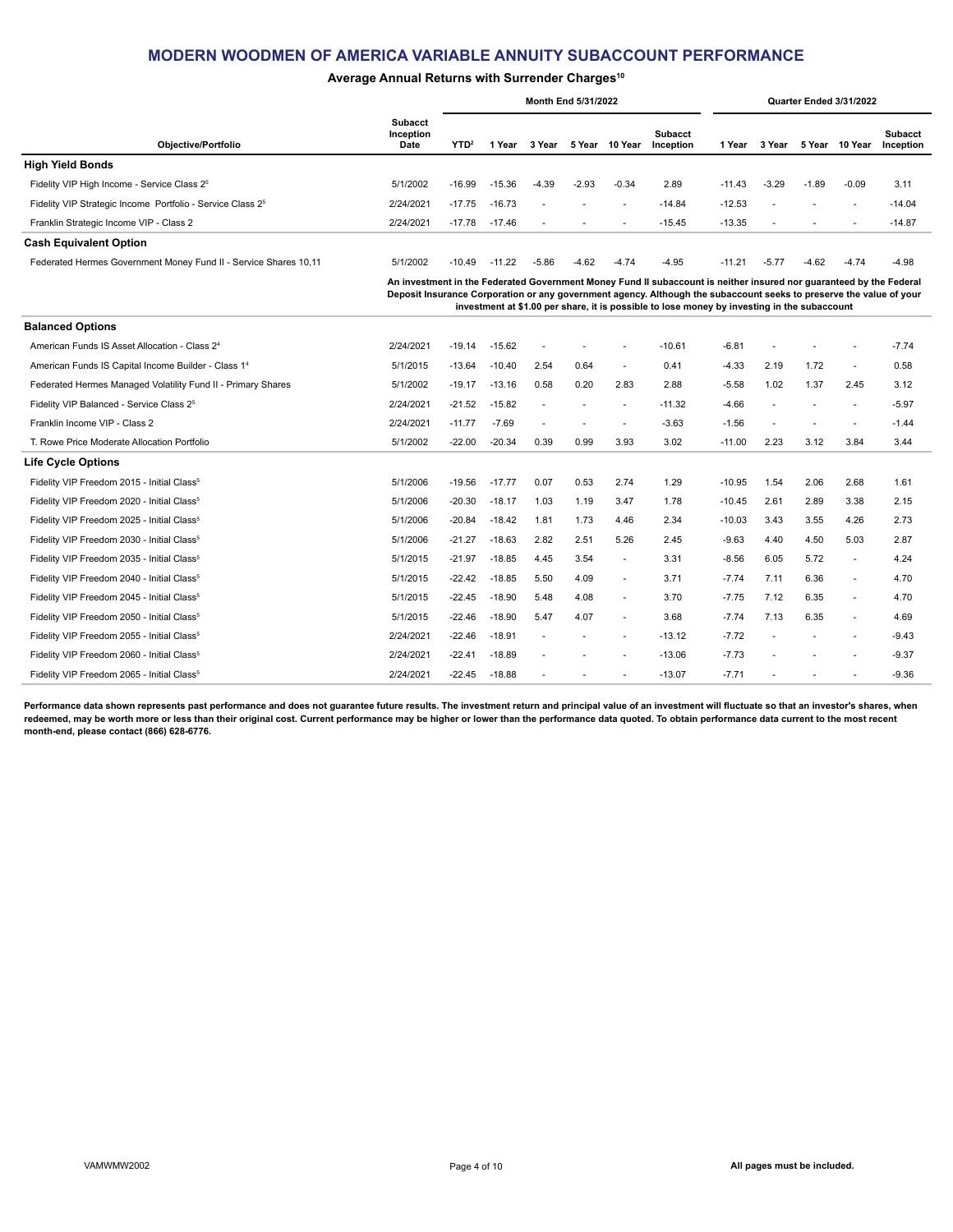(1) Average Annual Returns without Surrender Charge assumes no surrender charges were applied during the time period.

(2) Year-To-Date returns are not annualized.

(3) International stock portfolios contain additional risks that are not associated with U.S. domestic issues, such as changes in currency exchange rates and different governmental regulations, economic conditions and accounting standards.

(4) IS represents American Funds Insurance Series.

(5) Fidelity Investments is a registered trademark of FMR Corp. VIP represents Fidelity Variable Insurance Products Fund.

(6) Aggressive growth portfolios containing medium-sized and small-company stocks may be more volatile or more subject to erratic market movements than those portfolios containing stocks of larger, more established corporations.

(7) VIF represents BNY Mellon Variable Investment Fund.

(8) VP represents Calvert Variable Products.

(9) IT Represents JP Morgan Insurance Trust.

(10) Average Annual Returns with Surrender Charge assumes a surrender charge was applied for the given time period.

**The performance figures shown are net of respective fund investment management fees, mortality and expense risk charges of 1.40% and the \$30 annual administrative charge. The Average Annual Returns with surrender charge reflects the variable annuity's maximum surrender charge of 8% of amount withdrawn, not exceeding 9% of the total premiums paid. A 10% Federal penalty tax on certain withdrawals of earnings before age 59 1/2 may be applied. The returns are historical and include the change in unit price and the automatic reinvestment of dividends and capital gains assuming an initial \$1,000 investment. If the initial investment is less than \$1,000, the returns could be lower.**

*Variable product subaccounts are subject to market risk and possible loss of principal. This and other important information is contained in the prospectus,*  which can be obtained from a Registered Representative and should be read carefully before you invest or pay money. Investors should consider the investment *objectives, risks, charges and expenses carefully before investing*.

#### **Declared Interest Option:**

| l Current DIO Rate                                          |                       | <b>Guaranteed DIO Rate</b>                                       |                       |
|-------------------------------------------------------------|-----------------------|------------------------------------------------------------------|-----------------------|
| <b>Certificates</b><br><b>Issued During</b><br><b>Month</b> | <b>Currently Earn</b> | <b>Certificates</b><br><b>Issued During</b><br><b>Month/Year</b> | <b>Are Guaranteed</b> |
| May                                                         | 1.00%                 | May 2022                                                         | 1.00%                 |
| June                                                        | 1.00%                 | June 2022                                                        | 1.00%                 |
| July                                                        | 1.00%                 | <b>July 2022</b>                                                 | 1.00%                 |

\*The Declared Interest Option guarantees a minimum rate of return for the Variable Annuity backed by the claims-paying ability of Modern Woodmen of America. The current rate of return is declared by the Board of Directors and may change at any time. If a certificate has a Guaranteed DIO rate than is higher than the Current DIO rate shown above, the certificate is credited the Guaranteed DIO rate. The DIO may not be available in all states.

#### **Securities Products and Services Offered By:**

MWA Financial Services Inc. @, 1701 First Avenue, PO Box 4116, Rock Island, IL 61204 (866) 628-6776

#### **Principal Underwriter:**

MWA Financial Services Inc. @, 1701 First Avenue, PO Box 4116, Rock Island, IL 61204 (866) 628-6776

#### **Issuing Life Insurance Provider:**

Modern Woodmen of America, 1701 First Avenue, Rock Island, IL 61201 (800) 447-9811 www.modern-woodmen.org

@ MWA Financial Services Inc. is a wholly owned subsidiary of Modern Woodmen of America.

#### **This report must be preceded or accompanied by a current prospectus**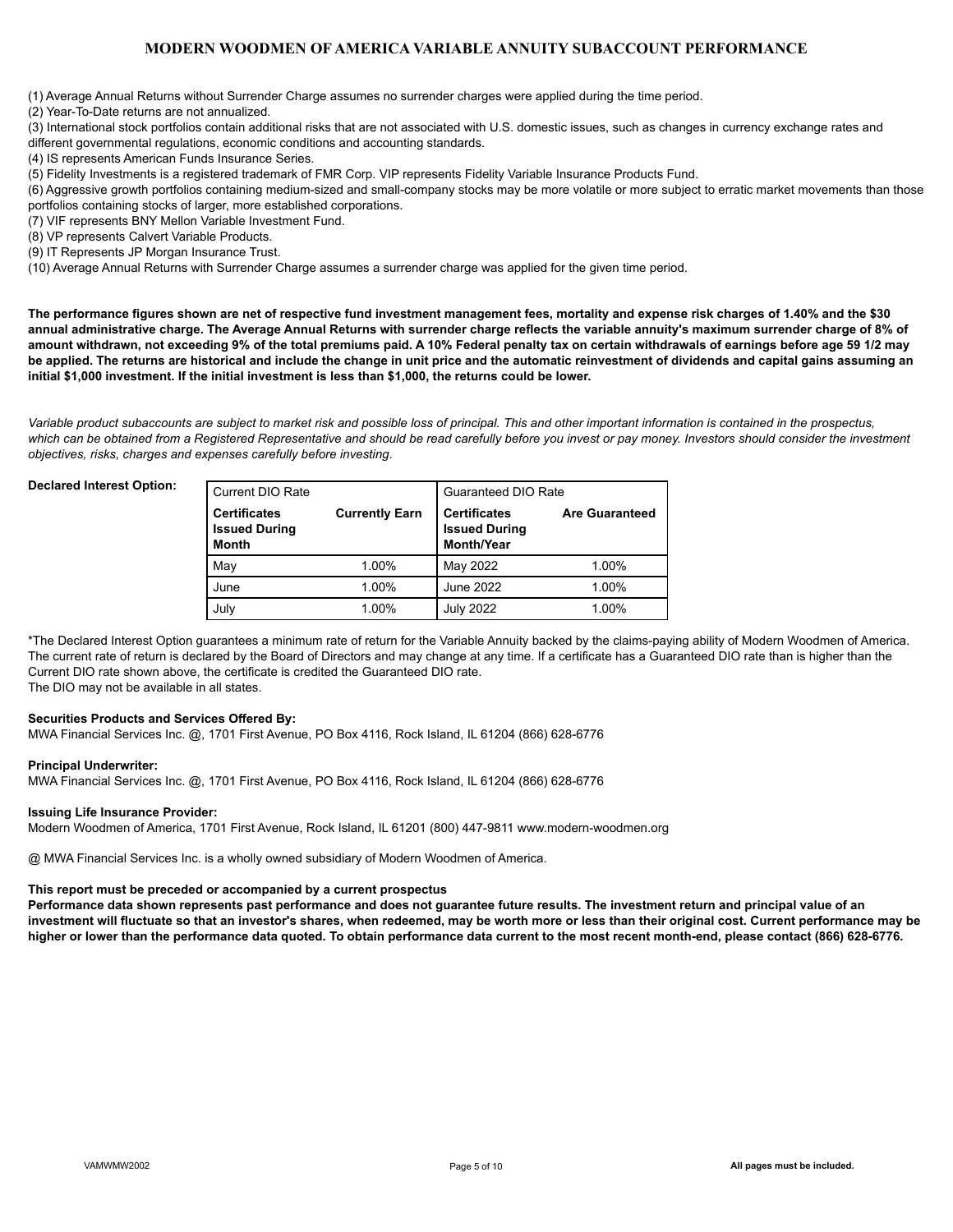## **Average Annual Returns without Surrender Charges1**

|                                                                   |                           |                  |          |         | Month End 5/31/2022 |                          |                   |          |         |         | Quarter Ended 3/31/2022 |                   |
|-------------------------------------------------------------------|---------------------------|------------------|----------|---------|---------------------|--------------------------|-------------------|----------|---------|---------|-------------------------|-------------------|
| Objective/Portfolio                                               | Fund<br>Inception<br>Date | YTD <sup>2</sup> | 1 Year   | 3 Year  |                     | 5 Year 10 Year           | Fund<br>Inception | 1 Year   | 3 Year  |         | 5 Year 10 Year          | Fund<br>Inception |
| International Options <sup>3</sup>                                |                           |                  |          |         |                     |                          |                   |          |         |         |                         |                   |
| American Funds IS Capital World Growth & Income - Class 14        | 5/1/2006                  | $-15.76$         | $-12.45$ | 4.26    | 3.37                | 6.47                     | 2.56              | $-2.37$  | 5.82    | 5.69    | 6.08                    | 2.97              |
| American Funds IS Global Small Cap - Class 14                     | 4/30/1998                 | $-27.15$         | $-28.35$ | 2.52    | 2.79                | 5.37                     | 5.75              | $-15.91$ | 6.04    | 5.95    | 5.43                    | 6.38              |
| American Funds IS New World - Class 1 <sup>4</sup>                | 6/17/1999                 | $-20.40$         | $-23.32$ | 3.30    | 2.05                | 2.67                     | 4.38              | $-10.57$ | 4.83    | 4.55    | 2.00                    | 4.80              |
| Fidelity VIP Overseas - Initial Class <sup>5</sup>                | 1/28/1987                 | $-22.84$         | $-17.01$ | 3.75    | 1.18                | 4.33                     | 3.05              | $-1.94$  | 6.72    | 4.97    | 3.49                    | 3.32              |
| T. Rowe Price International Stock                                 | 3/31/1994                 | $-15.12$         | $-20.57$ | 1.63    | $-0.54$             | 2.74                     | 0.36              | $-12.67$ | 2.09    | 2.00    | 1.57                    | 0.65              |
| Small Cap Options <sup>6</sup>                                    |                           |                  |          |         |                     |                          |                   |          |         |         |                         |                   |
| BNY Mellon VIF Opportunistic Small Cap7                           | 8/31/1990                 | $-15.20$         | $-14.10$ | 7.35    | 3.30                | 7.89                     | 12.09             | $-2.30$  | 7.79    | 4.27    | 7.41                    | 12.52             |
| Calvert VP Russell 2000 Small Cap Index <sup>8</sup>              | 4/27/2000                 | $-19.52$         | $-20.64$ | 4.93    | 3.01                | 6.58                     | 3.67              | $-10.07$ | 6.47    | 4.74    | 6.52                    | 4.26              |
| Franklin Small Cap Value VIP - Class 2                            | 1/6/1999                  | $-10.60$         | $-11.44$ | 9.08    | 3.91                | 7.44                     | 6.89              | $-2.69$  | 8.22    | 4.53    | 6.58                    | 7.17              |
| JPMorgan IT Small Cap Core - Class 19                             | 1/3/1995                  | $-17.98$         | $-16.69$ | 6.05    | 3.32                | 8.14                     | 1.69              | $-7.23$  | 6.45    | 4.79    | 7.81                    | 2.04              |
| Mid Cap Options <sup>6</sup>                                      |                           |                  |          |         |                     |                          |                   |          |         |         |                         |                   |
| American Century VP Capital Appreciation                          | 10/5/2001                 | $-30.37$         | $-25.10$ | 5.06    | 5.70                | 7.12                     | 4.04              | $-9.31$  | 10.59   | 10.20   | 7.94                    | 4.97              |
| American Century VP Mid Cap Value                                 | 12/1/2004                 | $-2.11$          | 1.59     | 9.10    | 4.37                | 8.95                     | 6.34              | 7.69     | 8.31    | 4.36    | 8.14                    | 6.48              |
| Calvert VP S&P MidCap 400 Index <sup>8</sup>                      | 5/3/1999                  | $-14.27$         | $-10.86$ | 8.30    | 4.69                | 8.05                     | 6.20              | $-0.27$  | 8.70    | 5.99    | 7.79                    | 6.57              |
| Fidelity VIP Mid Cap - Service Class 2 <sup>5</sup>               | 12/28/1998                | $-16.22$         | $-10.57$ | 8.27    | 4.26                | 7.17                     | 8.84              | 1.24     | 9.02    | 5.90    | 6.76                    | 9.27              |
| Fidelity VIP Real Estate - Initial Class <sup>5</sup>             | 11/6/2002                 | $-17.02$         | $-2.22$  | 1.35    | 1.37                | 3.80                     | 6.78              | 15.24    | 3.70    | 2.88    | 4.31                    | 7.30              |
| Franklin Small-Mid Cap Growth VIP - Class 1                       | 10/31/1995                | $-32.58$         | $-27.88$ | 5.70    | 6.33                | 8.00                     | 7.31              | $-11.06$ | 11.88   | 11.02   | 8.71                    | 8.15              |
| JPMorgan IT Mid Cap Value <sup>9</sup>                            | 9/28/2001                 | $-7.01$          | $-3.66$  | 7.74    | 4.12                | 8.00                     | 7.40              | 6.59     | 7.38    | 4.74    | 7.79                    | 7.62              |
| T. Rowe Price Mid-Cap Growth                                      | 12/31/1996                | $-22.75$         | $-17.30$ | 4.85    | 5.79                | 9.61                     | 9.31              | $-5.33$  | 7.71    | 8.90    | 9.71                    | 9.82              |
| <b>Large Cap Options</b>                                          |                           |                  |          |         |                     |                          |                   |          |         |         |                         |                   |
| American Century VP Ultra®                                        | 5/1/2001                  | $-26.72$         | $-14.97$ | 14.54   | 12.42               | 12.58                    | 3.04              | 6.49     | 19.33   | 17.74   | 13.31                   | 3.94              |
| American Funds IS Growth - Class 24                               | 4/30/1997                 | $-24.84$         | $-16.34$ | 15.50   | 11.71               | 12.33                    | 8.78              | 2.73     | 19.94   | 16.43   | 12.98                   | 9.55              |
| American Funds IS Growth & Income - Class 24                      | 4/30/1997                 | $-15.52$         | $-7.77$  | 8.00    | 7.01                | 9.76                     | 5.56              | 5.58     | 9.44    | 9.07    | 9.68                    | 5.97              |
| American Funds IS Managed Growth - Class P1 <sup>4</sup>          | 5/1/2013                  | $-21.57$         | $-15.56$ | 7.56    | 6.15                | $\overline{\phantom{a}}$ | 5.40              | $-2.78$  | 10.49   | 9.55    | $\blacksquare$          | 6.81              |
| American Funds IS Managed Growth & Income - Class P1 <sup>4</sup> | 5/1/2013                  | $-15.15$         | $-9.96$  | 3.43    | 3.39                | $\overline{\phantom{a}}$ | 3.62              | $-0.53$  | 4.43    | 4.92    | ÷.                      | 4.34              |
| BNY Mellon Sustainable U.S. Equity Portfolio - Service Shares     | 12/31/2000                | $-19.48$         | $-7.62$  | 11.41   | 7.71                | 8.94                     | 0.97              | 6.00     | 14.20   | 10.21   | 8.68                    | 1.43              |
| BNY Mellon VIF Appreciation7                                      | 4/5/1993                  | $-18.53$         | $-7.53$  | 12.15   | 9.25                | 8.29                     | 7.41              | 7.38     | 14.67   | 12.01   | 8.10                    | 7.78              |
| BNY Mellon VIF Growth & Income <sup>7</sup>                       | 5/2/1994                  | $-15.07$         | $-6.56$  | 12.42   | 9.26                | 10.70                    | 6.33              | 10.38    | 15.14   | 11.82   | 10.68                   | 6.79              |
| Calvert VP Nasdaq - 100 Index <sup>8</sup>                        | 4/27/2000                 | $-25.17$         | $-11.41$ | 17.02   | 13.11               | 14.50                    | $-100.00$         | 8.66     | 21.71   | 18.29   | 15.07                   | $-100.00$         |
| Fidelity VIP Contrafund® - Initial Class <sup>5</sup>             | 1/3/1995                  | $-23.45$         | $-11.14$ | 11.12   | 7.95                | 9.66                     | 8.61              | 8.09     | 15.12   | 11.42   | 9.94                    | 9.20              |
| Fidelity VIP Energy - Service Class 2 <sup>5</sup>                | 7/19/2001                 | 54.99            | 73.59    | 15.11   | 3.94                | 0.79                     | 2.99              | 62.80    | 4.63    | $-1.79$ | -3.19                   | 2.34              |
| Fidelity VIP Growth - Initial Class <sup>5</sup>                  | 10/9/1986                 | $-21.13$         | $-11.53$ | 15.01   | 12.56               | 12.67                    | 9.26              | 6.66     | 18.93   | 17.24   | 13.08                   | 9.71              |
| Fidelity VIP Growth & Income - Initial Class <sup>5</sup>         | 12/31/1996                | $-6.32$          | $-2.31$  | 11.63   | 7.28                | 9.40                     | 4.66              | 8.65     | 11.30   | 8.02    | 8.70                    | 4.84              |
| Fidelity VIP Index 500 - Initial Class <sup>5</sup>               | 8/27/1992                 | $-15.92$         | $-4.77$  | 11.69   | 8.79                | 10.55                    | 7.07              | 10.48    | 13.77   | 11.22   | 10.56                   | 7.45              |
| Fidelity VIP Technology - Initial Class <sup>5</sup>              | 7/19/2001                 | $-28.89$         | $-12.67$ | 21.52   | 15.85               | 15.86                    | 6.43              | 9.10     | 27.88   | 22.74   | 16.35                   | 7.45              |
| Franklin DynaTech VIP - Class 2                                   | 3/1/2005                  | $-34.00$         | $-27.62$ | 4.76    | 6.97                | 7.92                     | 3.74              | $-7.31$  | 10.79   | 12.68   | 8.69                    | 5.07              |
| Franklin Rising Dividends VIP - Class 1                           | 1/27/1992                 | $-14.32$         | $-3.19$  | 11.45   | 9.43                | 10.53                    | 8.31              | 9.75     | 12.22   | 11.38   | 10.53                   | 8.57              |
| T. Rowe Price All-Cap Opportunities Portfolio                     | 3/31/1994                 | $-19.86$         | $-13.15$ | 15.25   | 13.03               | 13.34                    | 8.37              | 4.21     | 19.02   | 17.34   | 13.53                   | 8.91              |
| T. Rowe Price Equity Income                                       | 3/31/1994                 | $-3.54$          | $-0.96$  | 9.14    | 5.56                | 7.53                     | 6.56              | 8.66     | 8.97    | 6.06    | 6.80                    | 6.72              |
| T. Rowe Price Health Sciences                                     | 12/29/2000                | $-20.16$         | $-13.64$ | 8.68    | 8.07                | 13.13                    | 6.82              | $-0.89$  | 9.55    | 10.48   | 13.93                   | 7.38              |
| Quality Bonds                                                     |                           |                  |          |         |                     |                          |                   |          |         |         |                         |                   |
| American Funds IS The Bond Fund of America - Class 1 <sup>4</sup> | 1/2/1996                  | $-11.47$         | $-11.05$ | $-2.67$ | $-2.28$             | $-2.37$                  | 0.09              | $-7.15$  | $-1.08$ | $-1.35$ | $-1.89$                 | 0.23              |
| American Funds IS Capital World Bond Fund - Class 24              | 11/6/2006                 | $-16.17$         | $-18.93$ | $-6.17$ | $-4.78$             | $-4.36$                  | $-1.94$           | $-12.67$ | $-4.20$ | $-3.26$ | $-3.96$                 | $-1.62$           |
| Federated Hermes Quality Bond Fund II - Primary Shares            | 4/28/1999                 | $-10.18$         | $-11.40$ | $-3.22$ | $-2.73$             | $-1.99$                  | $-0.52$           | $-8.66$  | $-2.18$ | $-2.07$ | $-1.91$                 | $-0.28$           |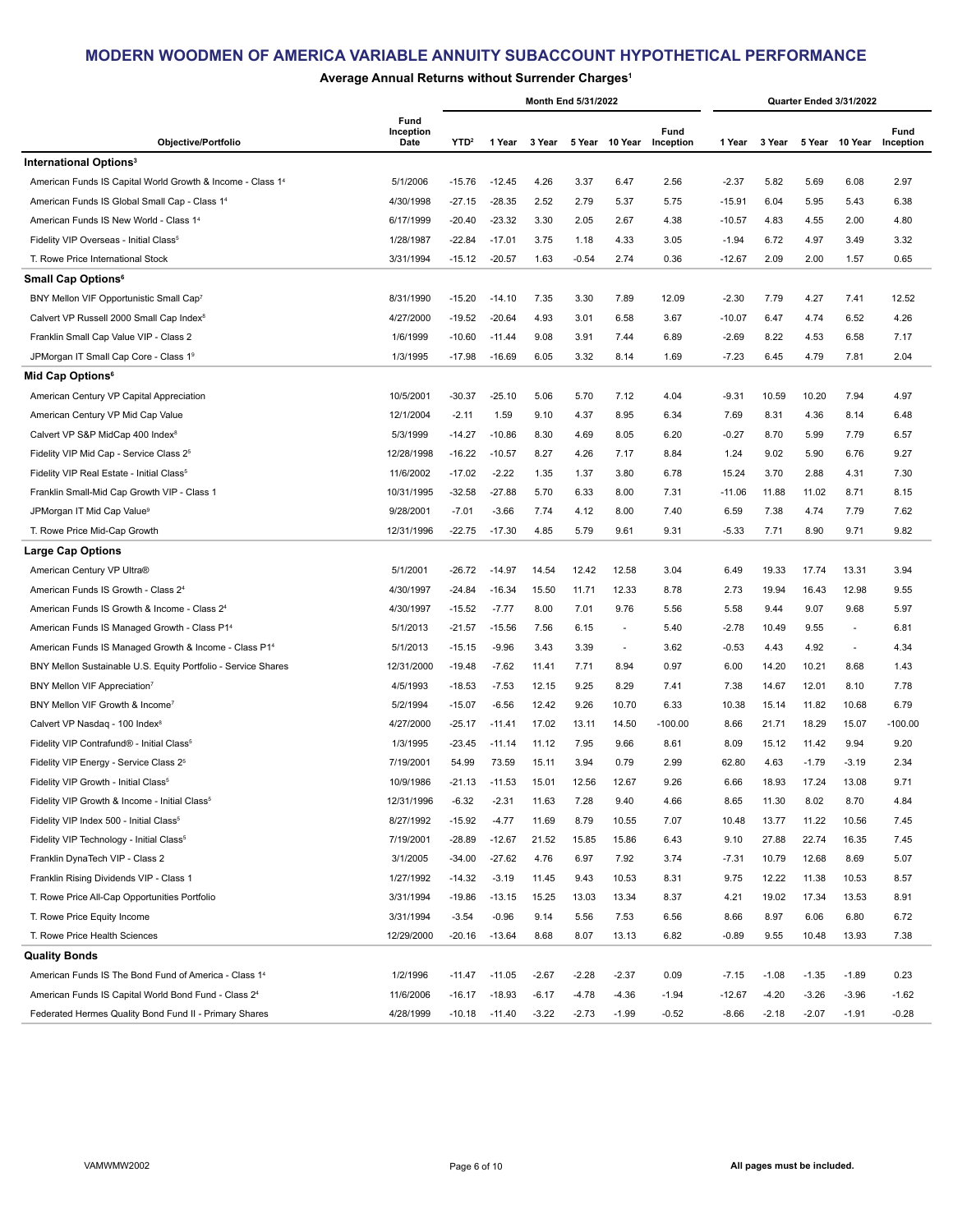### **Average Annual Returns without Surrender Charges1**

|                                                                        | <b>Month End 5/31/2022</b> |                  |          |         |         |         |                                                                                                                                                                                                                                            |         |         | Quarter Ended 3/31/2022 |                |                          |
|------------------------------------------------------------------------|----------------------------|------------------|----------|---------|---------|---------|--------------------------------------------------------------------------------------------------------------------------------------------------------------------------------------------------------------------------------------------|---------|---------|-------------------------|----------------|--------------------------|
| Objective/Portfolio                                                    | Fund<br>Inception<br>Date  | YTD <sup>2</sup> | l Year   | 3 Year  | 5 Year  | 10 Year | Fund<br>Inception                                                                                                                                                                                                                          | 1 Year  | 3 Year  |                         | 5 Year 10 Year | <b>Fund</b><br>Inception |
| <b>High Yield Bonds</b>                                                |                            |                  |          |         |         |         |                                                                                                                                                                                                                                            |         |         |                         |                |                          |
| Fidelity VIP High Income - Service Class 2 <sup>5</sup>                | 9/19/1985                  | $-10.61$         | $-8.84$  | $-2.62$ | $-2.22$ | $-0.34$ | 0.15                                                                                                                                                                                                                                       | $-4.58$ | $-1.49$ | $-1.17$                 | $-0.09$        | 0.26                     |
| Fidelity VIP Strategic Income Portfolio - Service Class 2 <sup>5</sup> | 12/23/2003                 | $-11.45$         | $-10.33$ | $-2.28$ | $-2.08$ | $-1.27$ | 0.52                                                                                                                                                                                                                                       | $-5.77$ | $-0.98$ | $-0.99$                 | $-1.00$        | 0.73                     |
| Franklin Strategic Income VIP - Class 2                                | 5/1/2001                   | $-11.48$         | $-11.13$ | $-4.58$ | $-3.76$ | $-2.06$ | 0.98                                                                                                                                                                                                                                       | $-6.66$ | $-3.43$ | $-2.88$                 | $-1.98$        | 1.16                     |
| <b>Cash Equivalent Option</b>                                          |                            |                  |          |         |         |         |                                                                                                                                                                                                                                            |         |         |                         |                |                          |
| Federated Hermes Government Money Fund II - Service Shares 10,11       | 2/20/1990                  | $-3.55$          | $-4.34$  | $-4.11$ | $-3.92$ | $-4.74$ | $-4.87$                                                                                                                                                                                                                                    | $-4.34$ | $-4.01$ | $-3.92$                 | $-4.74$        | $-4.89$                  |
| 7-Day Current Yield: -1.24%                                            |                            |                  |          |         |         |         | An investment in the Federated Government Money Fund II subaccount is neither insured nor guaranteed by the Federal<br>Deposit Insurance Corporation or any government agency. Although the subaccount seeks to preserve the value of your |         |         |                         |                |                          |
| 7-Day SEC Effective Yield: -1.24%                                      |                            |                  |          |         |         |         | investment at \$1.00 per share, it is possible to lose money by investing in the subaccount                                                                                                                                                |         |         |                         |                |                          |

| <b>Balanced Options</b>                                         |            |          |          |      |      |      |      |         |       |      |      |      |
|-----------------------------------------------------------------|------------|----------|----------|------|------|------|------|---------|-------|------|------|------|
| American Funds IS Asset Allocation - Class 2 <sup>4</sup>       | 8/1/1989   | $-12.95$ | $-9.13$  | 5.15 | 3.34 | 5.81 | 5.22 | 0.45    | 6.12  | 4.83 | 5.57 | 5.42 |
| American Funds IS Capital Income Builder - Class 1 <sup>4</sup> | 5/1/2014   | $-6.97$  | $-3.45$  | 4.45 | 1.38 |      | 0.45 | 3.15    | 4.11  | 2.47 |      | 0.72 |
| Federated Hermes Managed Volatility Fund II - Primary Shares    | 10/15/1987 | $-12.99$ | $-6.45$  | 2.46 | 0.94 | 2.83 | 4.74 | 1.79    | 2.91  | 2.12 | 2.45 | 4.89 |
| Fidelity VIP Balanced - Service Class 2 <sup>5</sup>            | 1/3/1995   | $-15.54$ | $-9.34$  | 8.28 | 5.48 | 6.42 | 3.90 | 2.79    | 10.59 | 7.75 | 6.36 | 4.25 |
| Franklin Income VIP - Class 2                                   | 1/6/1999   | $-4.94$  | $-0.51$  | 3.32 | 1.50 | 2.82 | 3.10 | 6.16    | 3.20  | 2.33 | 2.65 | 3.26 |
| T. Rowe Price Moderate Allocation Portfolio                     | 12/30/1994 | $-16.06$ | $-14.26$ | 2.23 | 1.72 | 3.93 | 5.09 | $-4.10$ | 4.14  | 3.88 | 3.84 | 5.41 |
| <b>Life Cycle Options</b>                                       |            |          |          |      |      |      |      |         |       |      |      |      |
| Fidelity VIP Freedom 2015 - Initial Class <sup>5</sup>          | 4/26/2005  | $-13.41$ | $-11.46$ | 1.92 | 1.27 | 2.74 | 1.97 | $-4.06$ | 3.44  | 2.81 | 2.68 | 2.41 |
| Fidelity VIP Freedom 2020 - Initial Class <sup>5</sup>          | 4/26/2005  | $-14.21$ | $-11.89$ | 2.90 | 1.92 | 3.47 | 2.59 | $-3.51$ | 4.53  | 3.65 | 3.38 | 3.06 |
| Fidelity VIP Freedom 2025 - Initial Class <sup>5</sup>          | 4/26/2005  | $-14.80$ | $-12.16$ | 3.68 | 2.47 | 4.46 | 3.23 | $-3.05$ | 5.37  | 4.32 | 4.26 | 3.72 |
| Fidelity VIP Freedom 2030 - Initial Class <sup>5</sup>          | 4/26/2005  | $-15.27$ | $-12.40$ | 4.72 | 3.26 | 5.26 | 3.50 | $-2.61$ | 6.35  | 5.27 | 5.03 | 4.00 |
| Fidelity VIP Freedom 2035 - Initial Class <sup>5</sup>          | 4/8/2009   | $-16.03$ | $-12.64$ | 6.37 | 4.29 | 6.37 | 8.40 | $-1.45$ | 8.03  | 6.50 | 6.04 | 9.14 |
| Fidelity VIP Freedom 2040 - Initial Class <sup>5</sup>          | 4/8/2009   | $-16.52$ | $-12.64$ | 7.44 | 4.85 | 6.71 | 8.74 | $-0.56$ | 9.12  | 7.14 | 6.41 | 9.51 |
| Fidelity VIP Freedom 2045 - Initial Class <sup>5</sup>          | 4/8/2009   | $-16.55$ | $-12.70$ | 7.43 | 4.84 | 6.83 | 8.83 | $-0.57$ | 9.13  | 7.14 | 6.50 | 9.61 |
| Fidelity VIP Freedom 2050 - Initial Class <sup>5</sup>          | 4/8/2009   | $-16.56$ | $-12.69$ | 7.42 | 4.82 | 6.88 | 8.94 | $-0.56$ | 9.14  | 7.14 | 6.52 | 9.73 |
| Fidelity VIP Freedom 2055 - Initial Class <sup>5</sup>          | 4/11/2019  | $-16.57$ | $-12.70$ | 7.43 | ٠    | ٠    | 5.00 | $-0.54$ | ٠     |      |      | 8.68 |
| Fidelity VIP Freedom 2060 - Initial Class <sup>5</sup>          | 4/11/2019  | $-16.50$ | $-12.68$ | 7.49 | ٠    | ٠    | 5.06 | $-0.55$ | ٠     |      |      | 8.73 |
| Fidelity VIP Freedom 2065 - Initial Class <sup>5</sup>          | 4/11/2019  | $-16.55$ | $-12.66$ | 7.42 |      |      | 4.99 | $-0.52$ |       |      |      | 8.67 |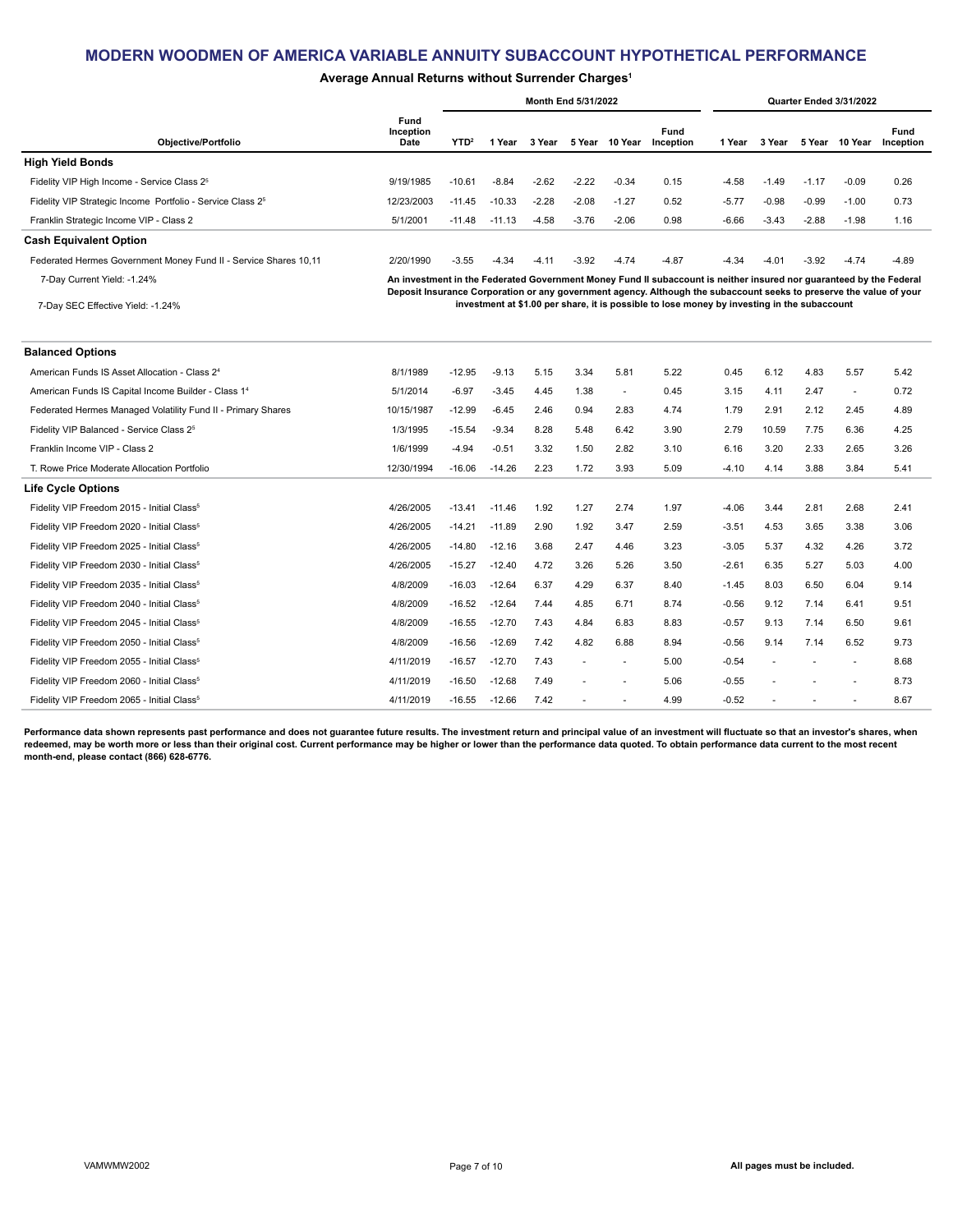## **Average Annual Returns with Surrender Charges10**

|                                                                   |                           |                  |          |         | Month End 5/31/2022 |                          |                   |          |         |         | Quarter Ended 3/31/2022  |                   |
|-------------------------------------------------------------------|---------------------------|------------------|----------|---------|---------------------|--------------------------|-------------------|----------|---------|---------|--------------------------|-------------------|
| Objective/Portfolio                                               | Fund<br>Inception<br>Date | YTD <sup>2</sup> | 1 Year   | 3 Year  |                     | 5 Year 10 Year           | Fund<br>Inception | 1 Year   | 3 Year  |         | 5 Year 10 Year           | Fund<br>Inception |
| <b>International Options<sup>3</sup></b>                          |                           |                  |          |         |                     |                          |                   |          |         |         |                          |                   |
| American Funds IS Capital World Growth & Income - Class 14        | 5/1/2006                  | $-21.72$         | $-18.68$ | 2.37    | 2.62                | 6.47                     | 2.56              | $-9.40$  | 3.88    | 4.92    | 6.08                     | 2.97              |
| American Funds IS Global Small Cap - Class 14                     | 4/30/1998                 | $-32.21$         | $-33.31$ | 0.72    | 2.07                | 5.37                     | 5.75              | $-21.86$ | 4.13    | 5.19    | 5.43                     | 6.38              |
| American Funds IS New World - Class 1 <sup>4</sup>                | 6/17/1999                 | $-26.00$         | $-28.68$ | 1.46    | 1.33                | 2.67                     | 4.38              | $-16.95$ | 2.93    | 3.80    | 2.00                     | 4.80              |
| Fidelity VIP Overseas - Initial Class <sup>5</sup>                | 1/28/1987                 | $-28.24$         | $-22.87$ | 1.88    | 0.46                | 4.33                     | 3.05              | $-9.01$  | 4.76    | 4.20    | 3.49                     | 3.32              |
| T. Rowe Price International Stock                                 | 3/31/1994                 | $-21.14$         | $-26.15$ | $-0.18$ | $-1.25$             | 2.74                     | 0.36              | $-18.88$ | 0.24    | 1.26    | 1.57                     | 0.65              |
| Small Cap Options <sup>6</sup>                                    |                           |                  |          |         |                     |                          |                   |          |         |         |                          |                   |
| BNY Mellon VIF Opportunistic Small Cap7                           | 8/31/1990                 | $-21.21$         | $-20.19$ | 5.41    | 2.55                | 7.89                     | 12.09             | $-9.34$  | 5.82    | 3.50    | 7.41                     | 12.52             |
| Calvert VP Russell 2000 Small Cap Index <sup>8</sup>              | 4/27/2000                 | $-25.18$         | $-26.21$ | 3.05    | 2.28                | 6.58                     | 3.67              | $-16.49$ | 4.54    | 3.98    | 6.52                     | 4.26              |
| Franklin Small Cap Value VIP - Class 2                            | 1/6/1999                  | $-16.97$         | $-17.75$ | 7.10    | 3.16                | 7.44                     | 6.89              | $-9.70$  | 6.24    | 3.77    | 6.58                     | 7.17              |
| JPMorgan IT Small Cap Core - Class 19                             | 1/3/1995                  | $-23.76$         | $-22.58$ | 4.14    | 2.58                | 8.14                     | 1.69              | $-13.88$ | 4.50    | 4.02    | 7.81                     | 2.04              |
| Mid Cap Options <sup>6</sup>                                      |                           |                  |          |         |                     |                          |                   |          |         |         |                          |                   |
| American Century VP Capital Appreciation                          | 10/5/2001                 | $-35.17$         | $-30.32$ | 3.19    | 4.95                | 7.12                     | 4.04              | $-15.79$ | 8.58    | 9.40    | 7.94                     | 4.97              |
| American Century VP Mid Cap Value                                 | 12/1/2004                 | $-9.17$          | $-5.76$  | 7.09    | 3.60                | 8.95                     | 6.34              | $-0.15$  | 6.30    | 3.59    | 8.14                     | 6.48              |
| Calvert VP S&P MidCap 400 Index <sup>8</sup>                      | 5/3/1999                  | $-20.35$         | $-17.22$ | 6.33    | 3.94                | 8.05                     | 6.20              | -7.47    | 6.70    | 5.22    | 7.79                     | 6.57              |
| Fidelity VIP Mid Cap - Service Class 2 <sup>5</sup>               | 12/28/1998                | $-22.15$         | $-16.95$ | 6.31    | 3.50                | 7.17                     | 8.84              | $-6.08$  | 7.01    | 5.12    | 6.76                     | 9.27              |
| Fidelity VIP Real Estate - Initial Class <sup>5</sup>             | 11/6/2002                 | $-22.88$         | $-9.27$  | $-0.51$ | 0.63                | 3.80                     | 6.78              | 6.80     | 1.77    | 2.11    | 4.31                     | 7.30              |
| Franklin Small-Mid Cap Growth VIP - Class 1                       | 10/31/1995                | $-37.20$         | $-32.87$ | 3.84    | 5.58                | 8.00                     | 7.31              | $-17.40$ | 9.85    | 10.21   | 8.71                     | 8.15              |
| JPMorgan IT Mid Cap Value <sup>9</sup>                            | 9/28/2001                 | $-13.67$         | $-10.59$ | 5.77    | 3.36                | 8.00                     | 7.40              | $-1.16$  | 5.39    | 3.97    | 7.79                     | 7.62              |
| T. Rowe Price Mid-Cap Growth                                      | 12/31/1996                | $-28.16$         | $-23.14$ | 2.96    | 5.03                | 9.61                     | 9.31              | $-12.13$ | 5.74    | 8.10    | 9.71                     | 9.82              |
| <b>Large Cap Options</b>                                          |                           |                  |          |         |                     |                          |                   |          |         |         |                          |                   |
| American Century VP Ultra®                                        | 5/1/2001                  | $-31.81$         | $-20.99$ | 12.48   | 11.61               | 12.58                    | 3.04              | $-1.26$  | 17.12   | 16.87   | 13.31                    | 3.94              |
| American Funds IS Growth - Class 24                               | 4/30/1997                 | $-30.08$         | $-22.25$ | 13.42   | 10.91               | 12.33                    | 8.78              | -4.71    | 17.73   | 15.57   | 12.98                    | 9.55              |
| American Funds IS Growth & Income - Class 24                      | 4/30/1997                 | $-21.50$         | $-14.37$ | 6.03    | 6.23                | 9.76                     | 5.56              | $-2.09$  | 7.41    | 8.26    | 9.68                     | 5.97              |
| American Funds IS Managed Growth - Class P1 <sup>4</sup>          | 5/1/2013                  | $-27.06$         | $-21.54$ | 5.62    | 5.39                | $\overline{\phantom{a}}$ | 5.40              | $-9.78$  | 8.47    | 8.75    | $\overline{\phantom{a}}$ | 6.81              |
| American Funds IS Managed Growth & Income - Class P1 <sup>4</sup> | 5/1/2013                  | $-21.16$         | $-16.39$ | 1.55    | 2.64                | $\overline{\phantom{a}}$ | 3.62              | $-7.71$  | 2.51    | 4.15    | $\overline{\phantom{a}}$ | 4.34              |
| BNY Mellon Sustainable U.S. Equity Portfolio - Service Shares     | 12/31/2000                | $-25.15$         | $-14.23$ | 9.38    | 6.93                | 8.94                     | 0.97              | $-1.70$  | 12.08   | 9.40    | 8.68                     | 1.43              |
| BNY Mellon VIF Appreciation7                                      | 4/5/1993                  | $-24.27$         | $-14.15$ | 10.11   | 8.45                | 8.29                     | 7.41              | $-0.44$  | 12.55   | 11.19   | 8.10                     | 7.78              |
| BNY Mellon VIF Growth & Income <sup>7</sup>                       | 5/2/1994                  | $-21.08$         | $-13.26$ | 10.36   | 8.46                | 10.70                    | 6.33              | 2.33     | 13.00   | 11.00   | 10.68                    | 6.79              |
| Calvert VP Nasdag - 100 Index <sup>8</sup>                        | 4/27/2000                 | $-30.38$         | $-17.72$ | 14.89   | 12.29               | 14.50                    | $-100.00$         | 0.74     | 19.45   | 17.41   | 15.07                    | $-100.00$         |
| Fidelity VIP Contrafund® - Initial Class <sup>5</sup>             | 1/3/1995                  | $-28.80$         | $-17.48$ | 9.11    | 7.17                | 9.66                     | 8.61              | 0.22     | 12.98   | 10.60   | 9.94                     | 9.20              |
| Fidelity VIP Energy - Service Class 2 <sup>5</sup>                | 7/19/2001                 | 43.37            | 60.48    | 12.89   | 3.15                | 0.79                     | 2.99              | 50.55    | 2.62    | $-2.54$ | -3.19                    | 2.34              |
| Fidelity VIP Growth - Initial Class <sup>5</sup>                  | 10/9/1986                 | $-26.66$         | $-17.83$ | 12.92   | 11.75               | 12.67                    | 9.26              | $-1.10$  | 16.73   | 16.37   | 13.08                    | 9.71              |
| Fidelity VIP Growth & Income - Initial Class <sup>5</sup>         | 12/31/1996                | $-13.04$         | $-9.35$  | 9.58    | 6.50                | 9.40                     | 4.66              | 0.74     | 9.24    | 7.22    | 8.70                     | 4.84              |
| Fidelity VIP Index 500 - Initial Class <sup>5</sup>               | 8/27/1992                 | $-21.87$         | $-11.61$ | 9.65    | 8.00                | 10.55                    | 7.07              | 2.42     | 11.65   | 10.40   | 10.56                    | 7.45              |
| Fidelity VIP Technology - Initial Class <sup>5</sup>              | 7/19/2001                 | $-33.80$         | $-18.88$ | 19.32   | 15.01               | 15.86                    | 6.43              | 1.14     | 25.50   | 21.83   | 16.35                    | 7.45              |
| Franklin DynaTech VIP - Class 2                                   | 3/1/2005                  | $-38.50$         | $-32.63$ | 2.91    | 6.21                | 7.92                     | 3.74              | $-13.95$ | 8.77    | 11.86   | 8.69                     | 5.07              |
| Franklin Rising Dividends VIP - Class 1                           | 1/27/1992                 | $-20.40$         | $-10.16$ | 9.40    | 8.63                | 10.53                    | 8.31              | 1.75     | 10.14   | 10.56   | 10.53                    | 8.57              |
| T. Rowe Price All-Cap Opportunities Portfolio                     | 3/31/1994                 | $-25.50$         | $-19.32$ | 13.16   | 12.21               | 13.34                    | 8.37              | $-3.35$  | 16.82   | 16.48   | 13.53                    | 8.91              |
| T. Rowe Price Equity Income                                       | 3/31/1994                 | $-10.48$         | $-8.11$  | 7.13    | 4.79                | 7.53                     | 6.56              | 0.74     | 6.95    | 5.28    | 6.80                     | 6.72              |
| T. Rowe Price Health Sciences                                     | 12/29/2000                | $-25.77$         | $-19.77$ | 6.71    | 7.29                | 13.13                    | 6.82              | $-8.04$  | 7.54    | 9.67    | 13.93                    | 7.38              |
| <b>Quality Bonds</b>                                              |                           |                  |          |         |                     |                          |                   |          |         |         |                          |                   |
| American Funds IS The Bond Fund of America - Class 14             | 1/2/1996                  | $-17.78$         | $-17.39$ | $-4.44$ | $-2.98$             | $-2.37$                  | 0.09              | $-13.80$ | $-2.89$ | $-2.07$ | $-1.89$                  | 0.23              |
| American Funds IS Capital World Bond Fund - Class 24              | 11/6/2006                 | $-22.10$         | $-24.64$ | $-7.86$ | $-5.46$             | $-4.36$                  | $-1.94$           | $-18.88$ | $-5.93$ | $-3.96$ | $-3.96$                  | $-1.62$           |
| Federated Hermes Quality Bond Fund II - Primary Shares            | 4/28/1999                 | $-16.59$         | $-17.71$ | $-4.98$ | $-3.43$             | $-1.99$                  | $-0.52$           | $-15.19$ | $-3.96$ | $-2.79$ | $-1.91$                  | $-0.28$           |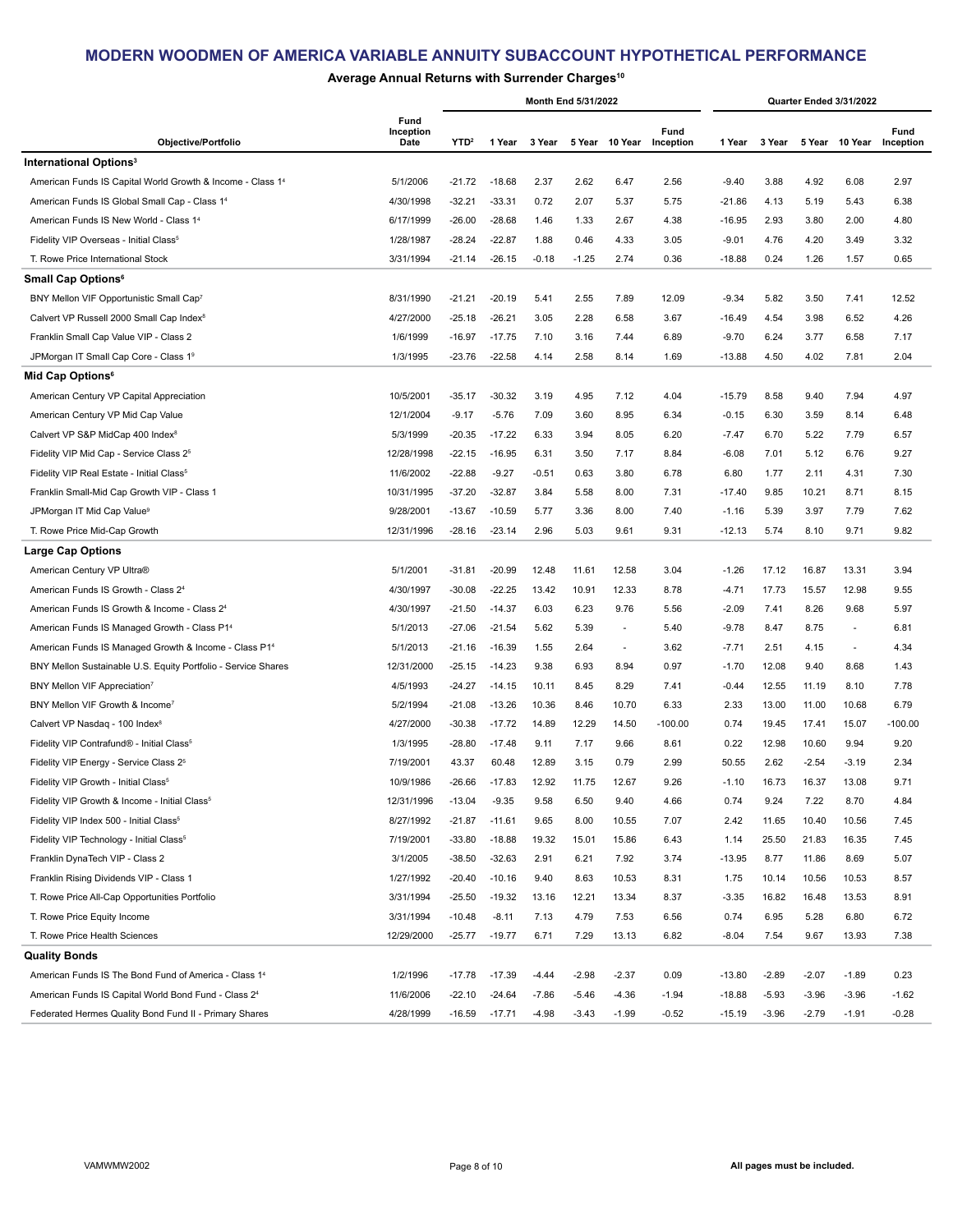### Average Annual Returns with Surrender Charges<sup>10</sup>

|                                                                        |                           |                  |          |         | Month End 5/31/2022 |                |                                                                                                                                                                                                                                                                                                                                           |          |         |         | Quarter Ended 3/31/2022 |                   |
|------------------------------------------------------------------------|---------------------------|------------------|----------|---------|---------------------|----------------|-------------------------------------------------------------------------------------------------------------------------------------------------------------------------------------------------------------------------------------------------------------------------------------------------------------------------------------------|----------|---------|---------|-------------------------|-------------------|
| <b>Objective/Portfolio</b>                                             | Fund<br>Inception<br>Date | YTD <sup>2</sup> | 1 Year   | 3 Year  |                     | 5 Year 10 Year | Fund<br>Inception                                                                                                                                                                                                                                                                                                                         | 1 Year   | 3 Year  |         | 5 Year 10 Year          | Fund<br>Inception |
| <b>High Yield Bonds</b>                                                |                           |                  |          |         |                     |                |                                                                                                                                                                                                                                                                                                                                           |          |         |         |                         |                   |
| Fidelity VIP High Income - Service Class 2 <sup>5</sup>                | 9/19/1985                 | $-16.99$         | $-15.36$ | $-4.39$ | $-2.93$             | $-0.34$        | 0.15                                                                                                                                                                                                                                                                                                                                      | $-11.43$ | $-3.29$ | $-1.89$ | $-0.09$                 | 0.26              |
| Fidelity VIP Strategic Income Portfolio - Service Class 2 <sup>5</sup> | 12/23/2003                | $-17.75$         | $-16.73$ | $-4.06$ | $-2.78$             | $-1.27$        | 0.52                                                                                                                                                                                                                                                                                                                                      | $-12.53$ | $-2.78$ | $-1.71$ | $-1.00$                 | 0.73              |
| Franklin Strategic Income VIP - Class 2                                | 5/1/2001                  | $-17.78$         | $-17.46$ | $-6.31$ | $-4.46$             | $-2.06$        | 0.98                                                                                                                                                                                                                                                                                                                                      | $-13.35$ | $-5.19$ | $-3.59$ | $-1.98$                 | 1.16              |
| <b>Cash Equivalent Options</b>                                         |                           |                  |          |         |                     |                |                                                                                                                                                                                                                                                                                                                                           |          |         |         |                         |                   |
| Federated Hermes Government Money Fund II - Service Shares 10,11       | 2/20/1990                 | $-10.49$         | $-11.22$ | $-5.86$ | $-4.62$             | $-4.74$        | $-4.87$                                                                                                                                                                                                                                                                                                                                   | $-11.21$ | $-5.77$ | $-4.62$ | $-4.74$                 | $-4.89$           |
|                                                                        |                           |                  |          |         |                     |                | An investment in the Federated Government Money Fund II subaccount is neither insured nor guaranteed by the Federal<br>Deposit Insurance Corporation or any government agency. Although the subaccount seeks to preserve the value of your<br>investment at \$1.00 per share, it is possible to lose money by investing in the subaccount |          |         |         |                         |                   |
| <b>Balanced Options</b>                                                |                           |                  |          |         |                     |                |                                                                                                                                                                                                                                                                                                                                           |          |         |         |                         |                   |
| American Funds IS Asset Allocation - Class 2 <sup>4</sup>              | 8/1/1989                  | $-19.14$         | $-15.62$ | 3.24    | 2.60                | 5.81           | 5.22                                                                                                                                                                                                                                                                                                                                      | $-6.81$  | 4.16    | 4.06    | 5.57                    | 5.42              |
| American Funds IS Capital Income Builder - Class 1 <sup>4</sup>        | 5/1/2014                  | $-13.64$         | $-10.40$ | 2.54    | 0.64                | $\sim$         | 0.45                                                                                                                                                                                                                                                                                                                                      | $-4.33$  | 2.19    | 1.72    | $\blacksquare$          | 0.60              |
| Federated Hermes Managed Volatility Fund II - Primary Shares           | 10/15/1987                | $-19.17$         | $-13.16$ | 0.58    | 0.20                | 2.83           | 4.74                                                                                                                                                                                                                                                                                                                                      | $-5.58$  | 1.02    | 1.37    | 2.45                    | 4.89              |
| Fidelity VIP Balanced - Service Class 2 <sup>5</sup>                   | 1/3/1995                  | $-21.52$         | $-15.82$ | 6.31    | 4.72                | 6.42           | 3.90                                                                                                                                                                                                                                                                                                                                      | $-4.66$  | 8.55    | 6.96    | 6.36                    | 4.25              |
| Franklin Income VIP - Class 2                                          | 1/6/1999                  | $-11.77$         | $-7.69$  | 1.42    | 0.75                | 2.82           | 3.10                                                                                                                                                                                                                                                                                                                                      | $-1.56$  | 1.29    | 1.57    | 2.65                    | 3.26              |
| T. Rowe Price Moderate Allocation Portfolio                            | 12/30/1994                | $-22.00$         | $-20.34$ | 0.39    | 0.99                | 3.93           | 5.09                                                                                                                                                                                                                                                                                                                                      | $-11.00$ | 2.23    | 3.12    | 3.84                    | 5.41              |
| Life Cycle Options                                                     |                           |                  |          |         |                     |                |                                                                                                                                                                                                                                                                                                                                           |          |         |         |                         |                   |
| Fidelity VIP Freedom 2015 - Initial Class <sup>5</sup>                 | 4/26/2005                 | $-19.56$         | $-17.77$ | 0.07    | 0.53                | 2.74           | 1.97                                                                                                                                                                                                                                                                                                                                      | $-10.95$ | 1.54    | 2.06    | 2.68                    | 2.41              |
| Fidelity VIP Freedom 2020 - Initial Class <sup>5</sup>                 | 4/26/2005                 | $-20.30$         | $-18.17$ | 1.03    | 1.19                | 3.47           | 2.59                                                                                                                                                                                                                                                                                                                                      | $-10.45$ | 2.61    | 2.89    | 3.38                    | 3.06              |
| Fidelity VIP Freedom 2025 - Initial Class <sup>5</sup>                 | 4/26/2005                 | $-20.84$         | $-18.42$ | 1.81    | 1.73                | 4.46           | 3.23                                                                                                                                                                                                                                                                                                                                      | $-10.03$ | 3.43    | 3.55    | 4.26                    | 3.72              |
| Fidelity VIP Freedom 2030 - Initial Class <sup>5</sup>                 | 4/26/2005                 | $-21.27$         | $-18.63$ | 2.82    | 2.51                | 5.26           | 3.50                                                                                                                                                                                                                                                                                                                                      | $-9.63$  | 4.40    | 4.50    | 5.03                    | 4.00              |
| Fidelity VIP Freedom 2035 - Initial Class <sup>5</sup>                 | 4/8/2009                  | $-21.97$         | $-18.85$ | 4.45    | 3.54                | 6.37           | 8.40                                                                                                                                                                                                                                                                                                                                      | $-8.56$  | 6.05    | 5.72    | 6.04                    | 9.14              |
| Fidelity VIP Freedom 2040 - Initial Class <sup>5</sup>                 | 4/8/2009                  | $-22.42$         | $-18.85$ | 5.50    | 4.09                | 6.71           | 8.74                                                                                                                                                                                                                                                                                                                                      | $-7.74$  | 7.11    | 6.36    | 6.41                    | 9.51              |
| Fidelity VIP Freedom 2045 - Initial Class <sup>5</sup>                 | 4/8/2009                  | $-22.45$         | $-18.90$ | 5.48    | 4.08                | 6.83           | 8.83                                                                                                                                                                                                                                                                                                                                      | $-7.75$  | 7.12    | 6.35    | 6.50                    | 9.61              |
| Fidelity VIP Freedom 2050 - Initial Class <sup>5</sup>                 | 4/8/2009                  | $-22.46$         | $-18.90$ | 5.47    | 4.07                | 6.88           | 8.94                                                                                                                                                                                                                                                                                                                                      | $-7.74$  | 7.13    | 6.35    | 6.52                    | 9.73              |
| Fidelity VIP Freedom 2055 - Initial Class <sup>5</sup>                 | 4/11/2019                 | -22.46           | $-18.91$ | 5.49    |                     |                | 3.48                                                                                                                                                                                                                                                                                                                                      | $-7.72$  |         |         | ÷,                      | 6.67              |
| Fidelity VIP Freedom 2060 - Initial Class <sup>5</sup>                 | 4/11/2019                 | $-22.41$         | $-18.89$ | 5.55    |                     |                | 3.54                                                                                                                                                                                                                                                                                                                                      | $-7.73$  |         |         |                         | 6.72              |

**Performance data shown represents past performance and does not guarantee future results. The investment return and principal value of an investment will fluctuate so that an investor's shares, when redeemed, may be worth more or less than their original cost. Current performance may be higher or lower than the performance data quoted. To obtain performance data current to the most recent month-end, please contact (866) 628-6776.**

Fidelity VIP Freedom 2065 - Initial Class<sup>5</sup> 6.66 **4/11/2019** - 22.45 -18.88 5.48 - - 3.47 -7.71 - - - - 6.66